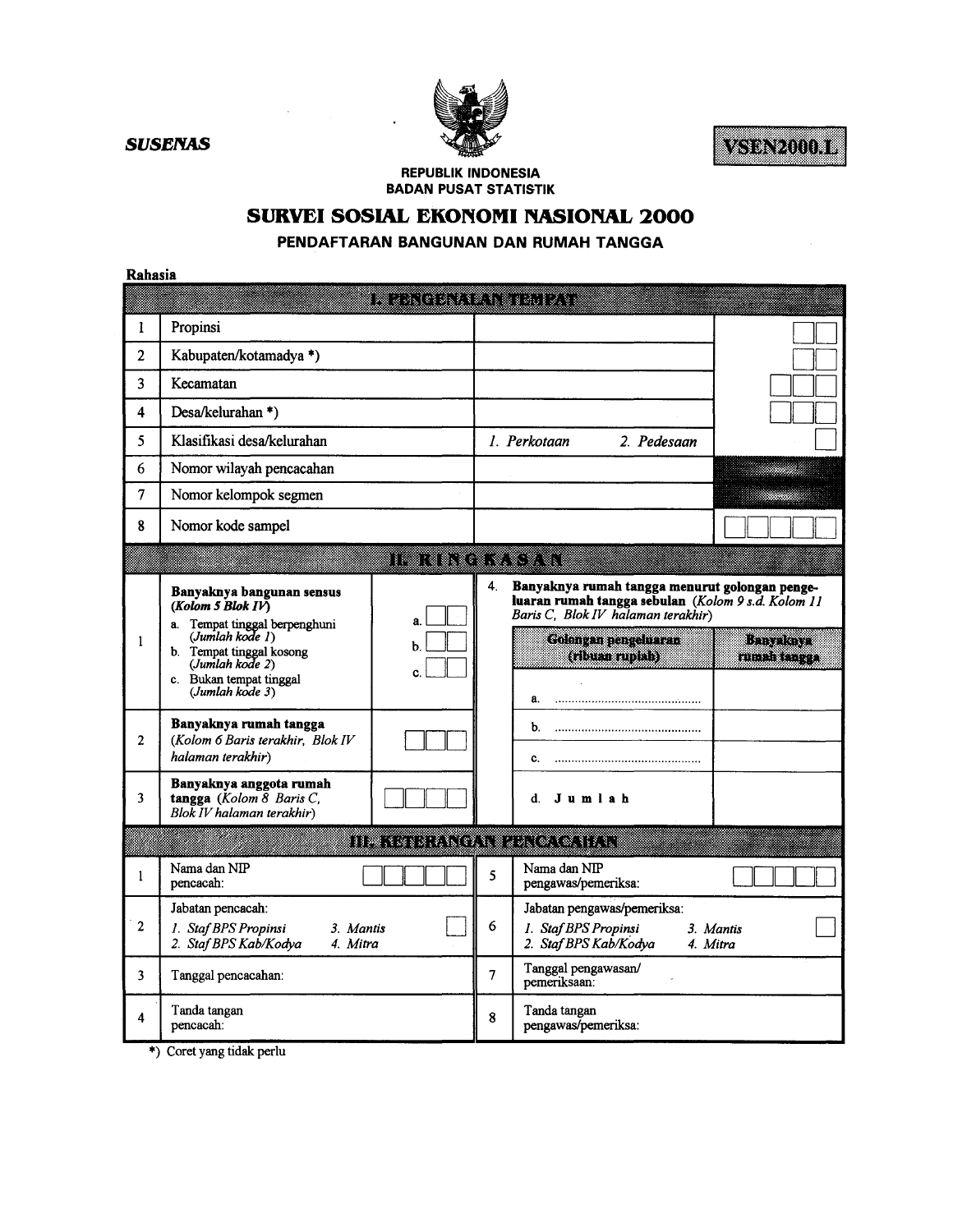Confidential

## REPUBLIC OF INDONESIA CENTRAL BUREAU OF STATISTICS

## **2000 NATIONAL SOCIO ECONOMIC SURVEY**

LISTING OF HOUSEHOLD AND BUILDING

**I. IDENTIFICATION**  1 Province 2 Regency/Municipality\*) 3 Subregency 4 Village/Kelurahan\*) 5 Village/Kelurahan classification *1. Urban 2. Rural*  6 Enumeration area number 7 Segments group number 8 Sample code number **II. SUMMARY**  Number of household by monthly household expenditure category *(Column 9 to column 11 Row C, last page Block IV)* Expenditure category (thousand rupiah) Number Of household 1 Number of census building *(Column 5 Block IV)*  a. Occupant dwelling *(Total code 1)*  b. Empty dwelling *(Total code 2)*  c. Non-dwelling *(Total Code 3)*  4 a. …………………………………. 2 Number of household *(Column 6 Last row, the last page of Block IV)*  b. …………………………………. 3 Number of household members c. …………………………………. *(Column 8 Row C, the last page of Block IV*) **d.** Total **III. ENUMERATING CHARACTERISTICS**  1 Name & employment identity number of enumerator 5 Name and employment identity number of supervisor 2 Enumerator's occupation: 1. BPS provincial staff 3. Subregency staff<br>2. BPS regency staff 4. Hired worker 2. BPS regency staff 6 Supervisor's occupation: 1. BPS provincial staff 3. Subregency staff<br>
2. BPS regency staff 4. Hired worker 2. BPS regency staff 3 Date of enumeration 7 Date of supervision 4 Signature of enumerator 8 Signature of supervisor

\*) Cross out inapplicable category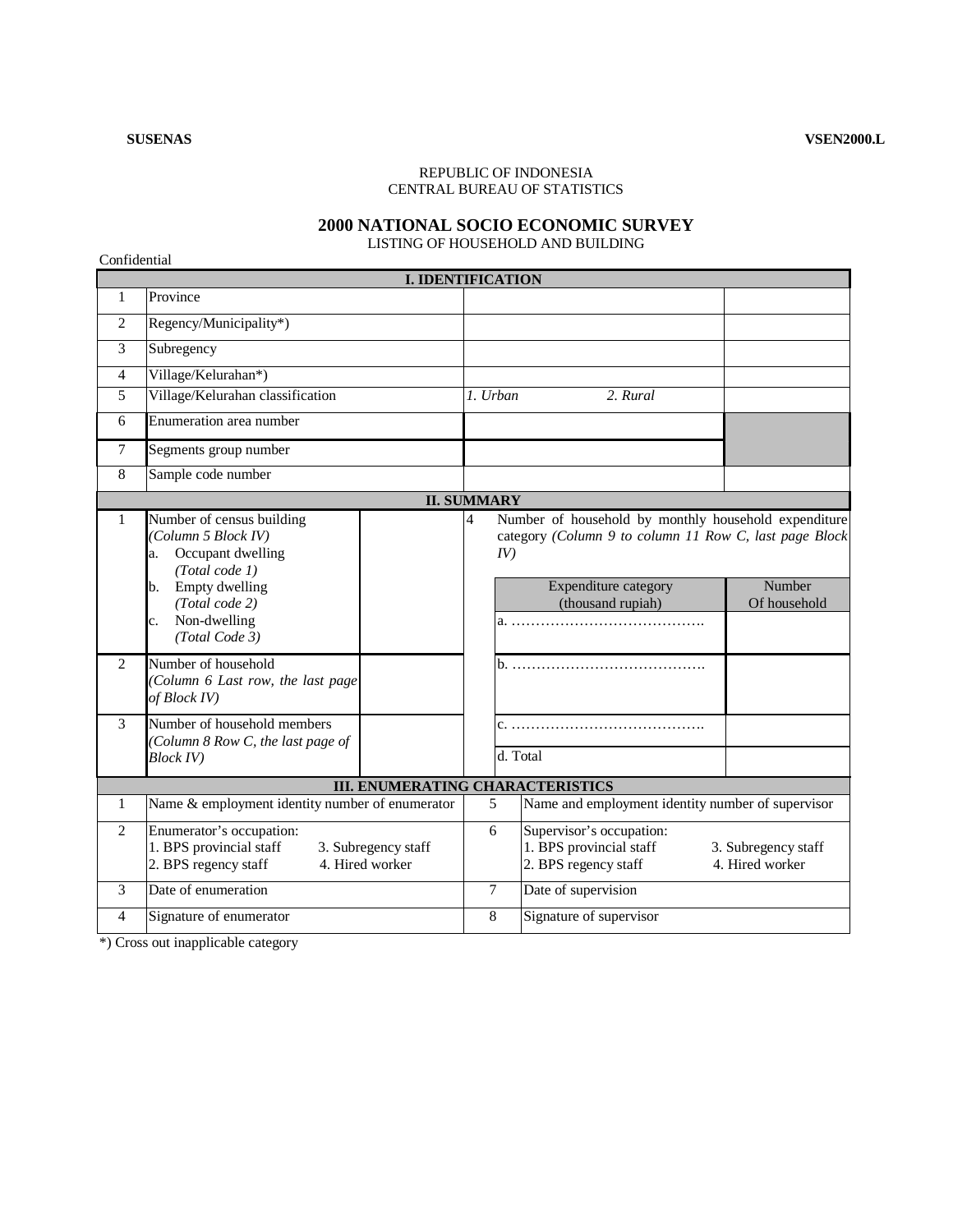|                                       |                                                                                                                                 |                                |                  |                            |                      | IV. EENDA ELIKANI KANGUNATI DAN HUMAH DANGGA |                           |     |                                                      |                         |
|---------------------------------------|---------------------------------------------------------------------------------------------------------------------------------|--------------------------------|------------------|----------------------------|----------------------|----------------------------------------------|---------------------------|-----|------------------------------------------------------|-------------------------|
| No.<br>seg-                           | Satuan lingkungan setempat<br>(RT, RW, Dusun, Nama                                                                              | No.<br>urut<br>bangun- bangun- | No.<br>urut      | Peng-<br>gunaan<br>bangun- | No.<br>urut<br>rumah | Nama kepala                                  | Banyak-<br>nya<br>anggota |     | Golongan pengeluaran rt<br>diisi dgn tanda cek $(V)$ | sebulan (ribuan rupiah) |
| men                                   | Jalan)                                                                                                                          | an<br>fisik                    | an<br>sensus     | an<br>sensus<br>(kode)     | tangga<br>biasa      | rumah tangga                                 | rumah<br>tangga           | .   |                                                      | .                       |
| (1)                                   | $\overline{(2)}$                                                                                                                | $\overline{(3)}$               | $\overline{(4)}$ | $\overline{(5)}$           | $\overline{(6)}$     | $\overline{(\overline{7})}$                  | $\overline{\textbf{(8)}}$ | (9) | (10)                                                 | (11)                    |
|                                       | $\mathbf{S}\left(\mathbf{r},\mathbf{r},\mathbf{r},\mathbf{z}\right)$ , $\mathbf{r},\mathbf{r},\mathbf{r},\mathbf{r},\mathbf{z}$ |                                |                  |                            |                      |                                              |                           |     |                                                      |                         |
|                                       | $\sim$<br>$\cdots$<br>$\sim$                                                                                                    |                                |                  |                            | $\omega$             |                                              |                           |     |                                                      |                         |
|                                       |                                                                                                                                 |                                |                  |                            |                      |                                              |                           |     |                                                      |                         |
|                                       |                                                                                                                                 |                                |                  |                            |                      |                                              |                           |     |                                                      |                         |
|                                       |                                                                                                                                 |                                |                  |                            |                      |                                              |                           |     |                                                      |                         |
|                                       |                                                                                                                                 |                                |                  |                            |                      |                                              |                           |     |                                                      |                         |
|                                       |                                                                                                                                 |                                |                  |                            |                      |                                              |                           |     |                                                      |                         |
|                                       | ╲                                                                                                                               |                                |                  |                            |                      |                                              |                           |     |                                                      |                         |
|                                       |                                                                                                                                 |                                |                  |                            |                      |                                              |                           |     |                                                      |                         |
|                                       |                                                                                                                                 |                                |                  |                            |                      |                                              |                           |     |                                                      |                         |
|                                       |                                                                                                                                 |                                |                  |                            |                      |                                              |                           |     |                                                      |                         |
|                                       |                                                                                                                                 |                                |                  |                            |                      |                                              |                           |     |                                                      |                         |
|                                       |                                                                                                                                 |                                |                  |                            |                      |                                              |                           |     |                                                      |                         |
|                                       |                                                                                                                                 |                                |                  |                            |                      |                                              |                           |     |                                                      |                         |
|                                       |                                                                                                                                 |                                |                  |                            |                      |                                              |                           |     |                                                      |                         |
|                                       |                                                                                                                                 |                                |                  |                            |                      |                                              |                           |     |                                                      |                         |
|                                       |                                                                                                                                 |                                |                  |                            |                      |                                              |                           |     |                                                      |                         |
|                                       |                                                                                                                                 |                                |                  |                            |                      |                                              |                           |     |                                                      |                         |
|                                       |                                                                                                                                 |                                |                  |                            |                      |                                              |                           |     |                                                      |                         |
|                                       |                                                                                                                                 |                                |                  |                            |                      |                                              |                           |     |                                                      |                         |
|                                       | A. Jumlah halaman ini                                                                                                           |                                |                  |                            |                      |                                              |                           |     |                                                      |                         |
|                                       | B. Jumlah kumulatif halaman sebelumnya                                                                                          |                                |                  |                            |                      |                                              |                           |     |                                                      |                         |
| C. Jumlah kumulatif halaman ini (A+B) |                                                                                                                                 |                                |                  |                            |                      |                                              |                           |     |                                                      |                         |

Kode Kolom (5): 1. Bangunan sensus tempat tinggal berpenghuni<br>2. Bangunan sensus tempat tinggal kosong<br>3. Bangunan sensus bukan tempat tinggal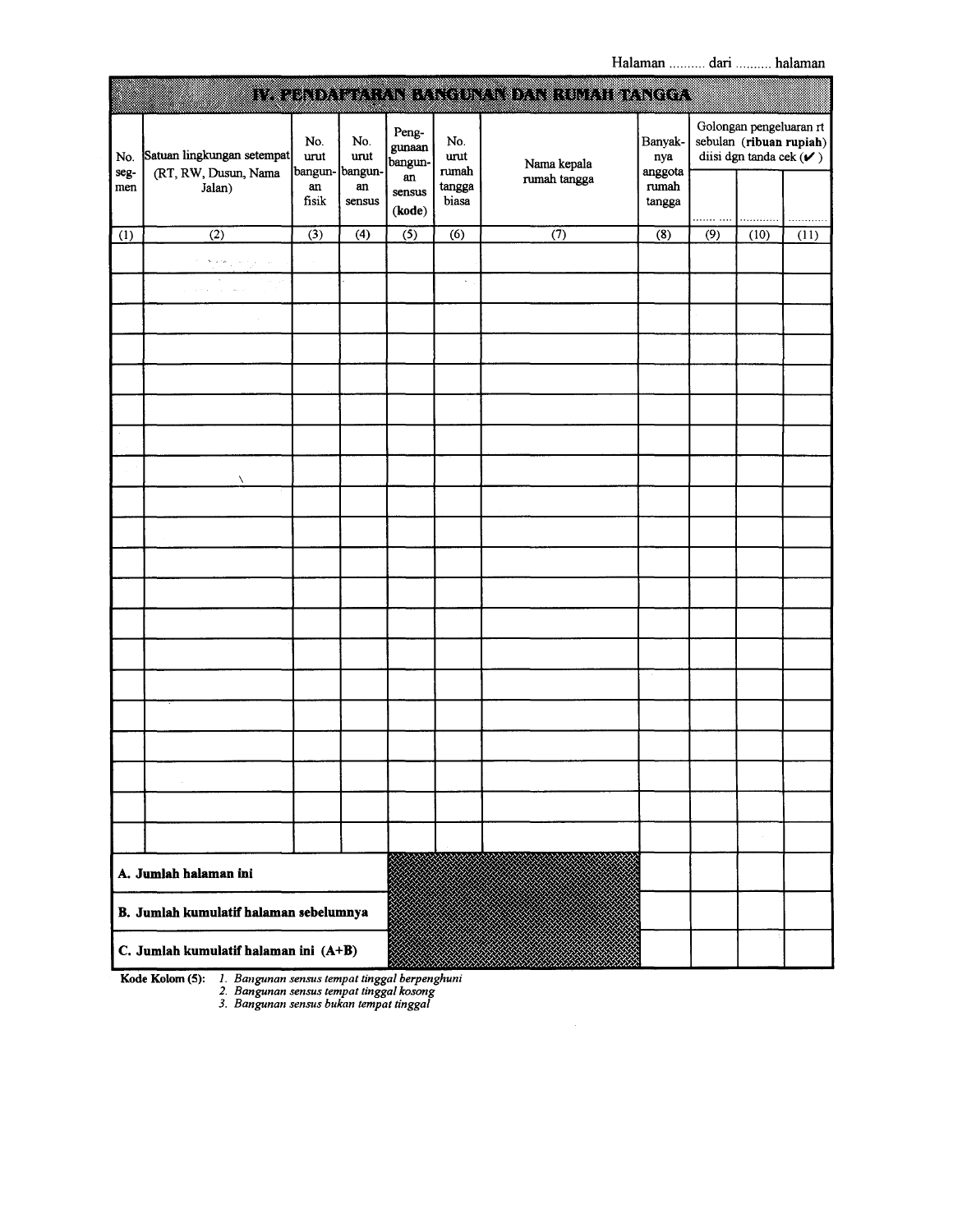Page……from…...Pages **IV. BUILDING AND HOUSEHOLD REGISTRATION**  Monthly household expenditure category (in thousand rupiah) Filling in with check mark ( ) Segment Number Local environment unit (RT, RW, Village, Name of road) Physical building serial number Census building serial number Utilize of census building (code) **Ordinary** household serial number Name of head of Number household of household member ……. ……. ……. (1)  $(2)$   $(3)$   $(4)$   $(5)$   $(6)$   $(7)$   $(8)$   $(9)$   $(10)$   $(11)$ A. Number of this page B. Cumulative total number of previous page C Cumulative number of this page (A+B)

Code of column (5): 1. Occupant dwelling of census building

2. Empty dwelling of census building

3. Non dwelling of census building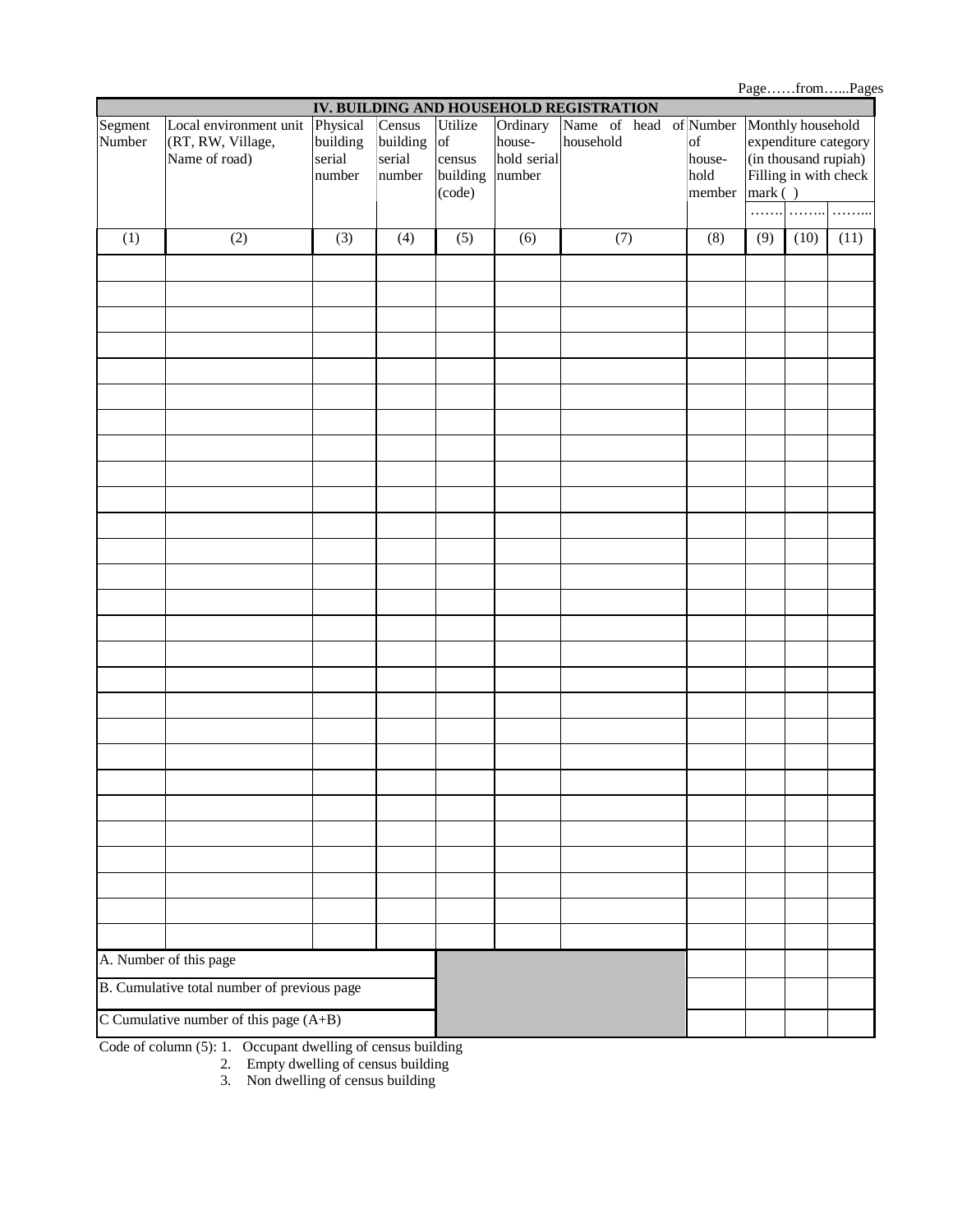|                         | A. Petugas pemilih sampel:               |                         |                                                                        |  |  |  |
|-------------------------|------------------------------------------|-------------------------|------------------------------------------------------------------------|--|--|--|
| 1.                      | Nama dan NIP pemilih sampel              |                         |                                                                        |  |  |  |
| 2.                      | Jabatan pemilih sampel                   |                         | 1. Staf BPS Propinsi<br>3. Mantis<br>2. Staf BPS Kab/Kodya<br>4. Mitra |  |  |  |
| 3.                      | Tanggal pemilihan sampel                 |                         |                                                                        |  |  |  |
|                         |                                          |                         |                                                                        |  |  |  |
|                         | B. Keterangan pemilihan sampel:          |                         |                                                                        |  |  |  |
|                         |                                          |                         |                                                                        |  |  |  |
|                         | (Tabel Angka Random untuk R1, Halaman: , |                         | Baris:                                                                 |  |  |  |
|                         |                                          |                         |                                                                        |  |  |  |
|                         | <b>SUSENAS</b>                           |                         | MODUL KEPENDUDUKAN                                                     |  |  |  |
| No.urut<br>sampel<br>rt | Angka Random                             | No.urut<br>sampel<br>rt | Angka Random                                                           |  |  |  |
| $\overline{(1)}$        | $\overline{(2)}$                         | $\overline{(3)}$        | (4)                                                                    |  |  |  |
| 1                       | $R_1$ (random start) =                   | $\mathbf{1}$            | $R_2 =$                                                                |  |  |  |
| 2                       | $R_3 =$                                  | $\overline{2}$          | $R_4 =$                                                                |  |  |  |
| 3                       | $Rs =$                                   | $\overline{\mathbf{3}}$ | $R_6 =$                                                                |  |  |  |
| 4                       | $R_7 =$                                  | 4                       | $Rs =$                                                                 |  |  |  |
| 5                       | $Ro =$                                   | 5                       | $R_{10} =$                                                             |  |  |  |
| 6                       | $R_{11} =$                               | 6                       | $R_{12} =$                                                             |  |  |  |
| 7                       | $R_{13} =$                               | 7                       | $R_{14} =$                                                             |  |  |  |
| 8                       | $R_{15} =$                               | 8                       | $R_{16} =$                                                             |  |  |  |
| 9                       | $R_{17} =$                               | 9                       | $R_{18} =$                                                             |  |  |  |
| 10                      | $R_{19} =$                               | 10                      | $R_{20} =$                                                             |  |  |  |
| 11                      | $R_{21} =$                               | 11                      | $R_{22} =$                                                             |  |  |  |
| 12                      | $R_{23} =$                               | 12                      | $R_{24} =$                                                             |  |  |  |
|                         | $R_{25} =$                               | 13                      | $R_{26} =$                                                             |  |  |  |
| 13                      |                                          |                         | $R_{28} =$                                                             |  |  |  |
| 14                      | $R_{27} =$                               | 14                      |                                                                        |  |  |  |
| 15                      | $R_{29} =$                               | 15                      | $R_{30} =$                                                             |  |  |  |
| 16                      | $R_{31} =$                               | 16                      | $R32 =$                                                                |  |  |  |